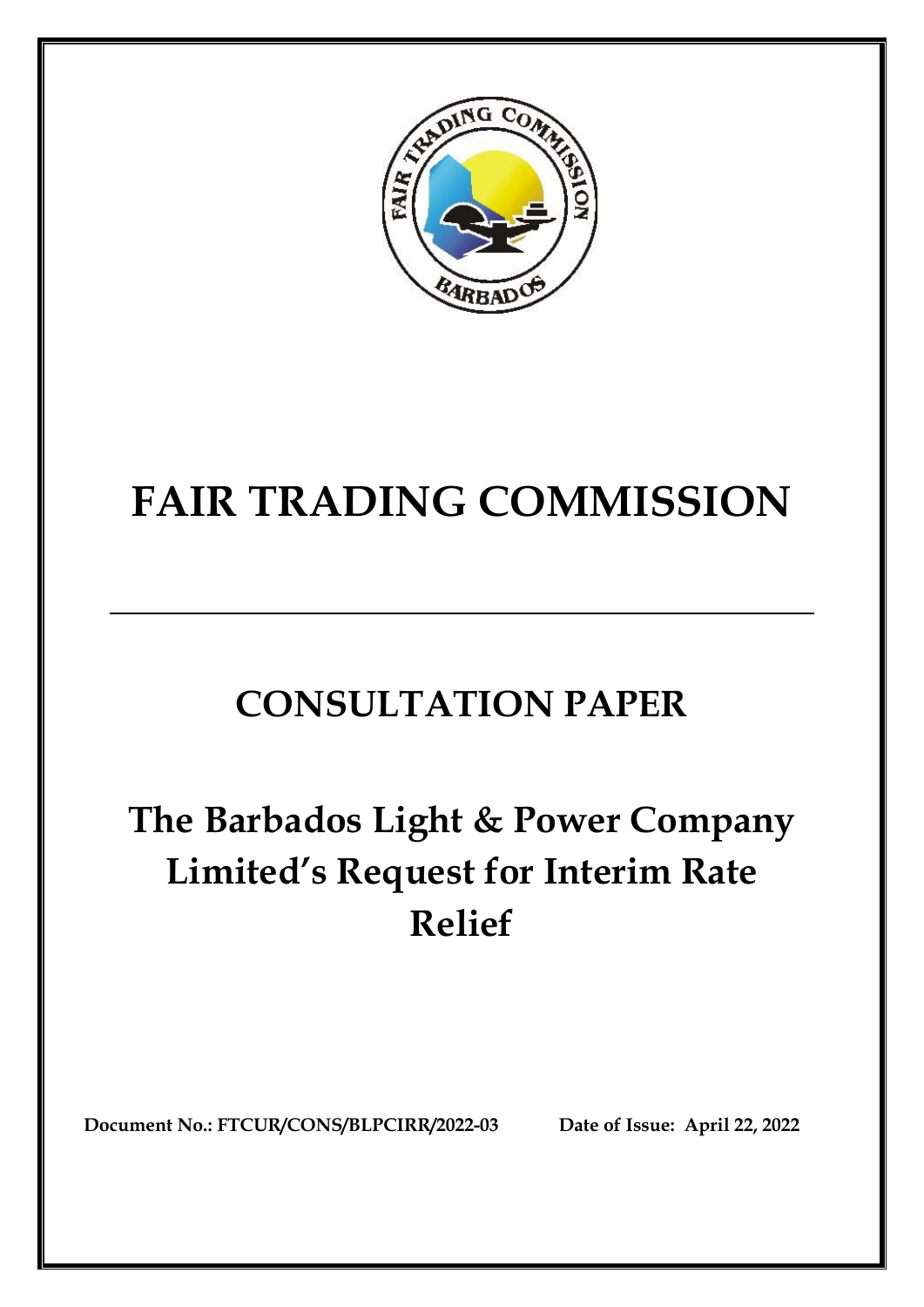# **Document Number: FTCUR/CONS/BLPCIRR/2022-03**

**DOCUMENT TITLE: Consultation Paper on the Barbados Light & Power Company Limited Request for Interim Rate Relief in its Application for Review of Electricity Rates**

#### **Document Number Description Description Date** FTCUR/DEC/BLPCDP/2022- 01 Decision on the Barbados Light and Power Company Limited Application for a Review of Depreciation Rates and Approval of the Depreciation Policy March 25, 2022 No. 0002/09 Decision in the Application for a Rate Review by the Barbados Light & Power Company Limited January 25, 2010 No. 1 of 2009 Decision and Order for the Approval of the Depreciation Policy by the Barbados Light & Power Company Limited February 25, 2009

#### **ANTECEDENT DOCUMENTS**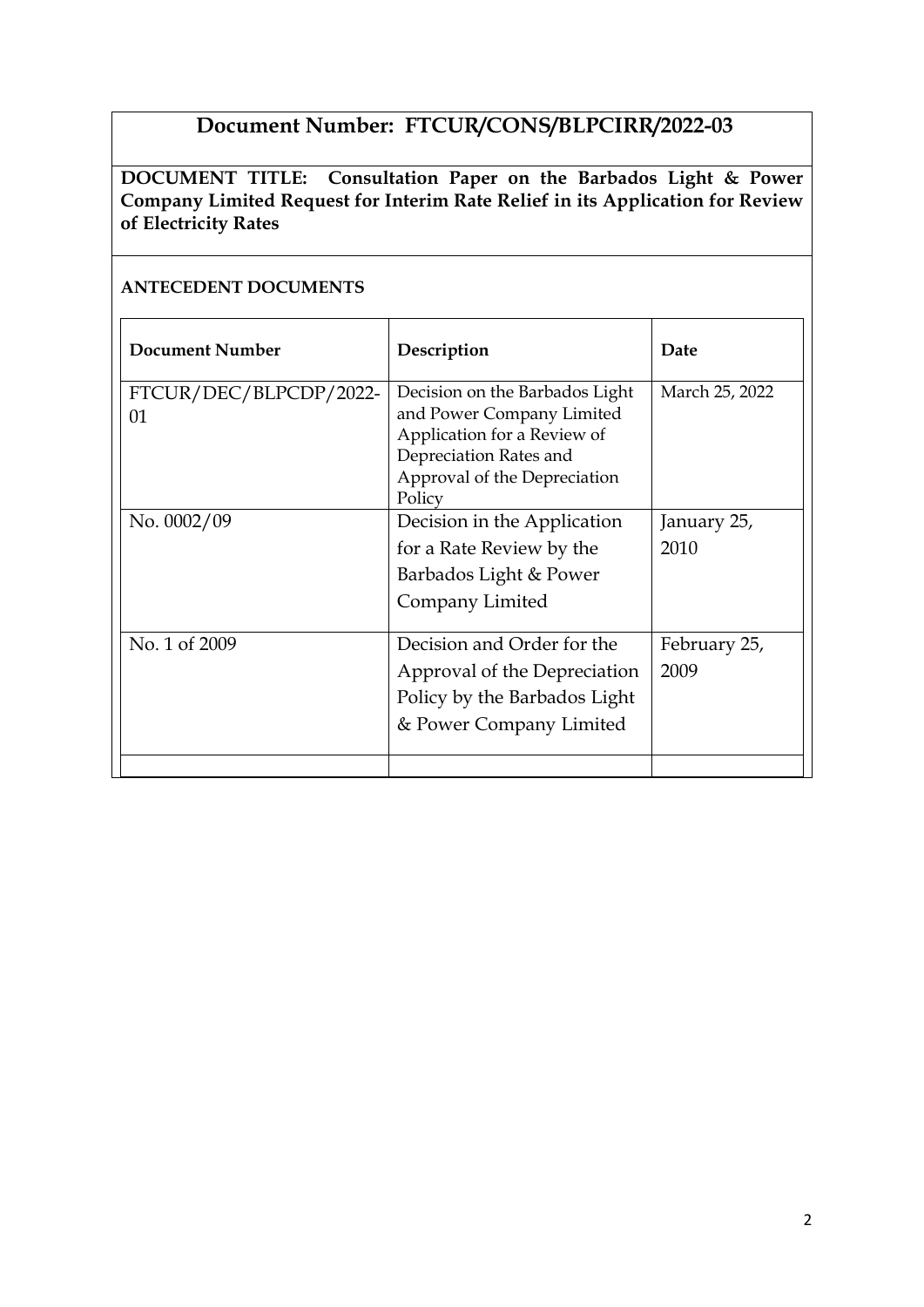# **SECTION 1 – INTRODUCTION**

### **BACKGROUND**

- 1. On October 4, 2021, the Barbados Light & Power Company Limited (the "BLPC") submitted an application to the Fair Trading Commission ("the Commission") for a Review of Electricity Rates. The Application was submitted in accordance with Section 16 of the Utilities Regulations Act, Cap 282 of the Laws of Barbados (the "URA") which gives the Commission the authority to review electricity rates upon the submission of an application by a service provider. The Application sets out the BLPC's proposed new tariff structure, and a request for the implementation of interim rate relief effective November 1, 2021 at the proposed rates.
- 2. In the Application, the BLPC requested that the Commission approve the rates proposed in the Application, *on an interim basis,* to become effective and apply to all bills, until a final Decision and Order is issued by the Commission on the Application. Vol 1 para 107 page 29 of the Application states as follows:

*"BLPC seeks the approval of the Commission for the following Orders, that:* 

- *Interim rate relief, at the proposed rates, come into effect from November 1, 2021 and shall be applied to all bills from November 1, 2021 and that this remains in place until the Commission issues its final Decision on BLPC's Application.*

- *…*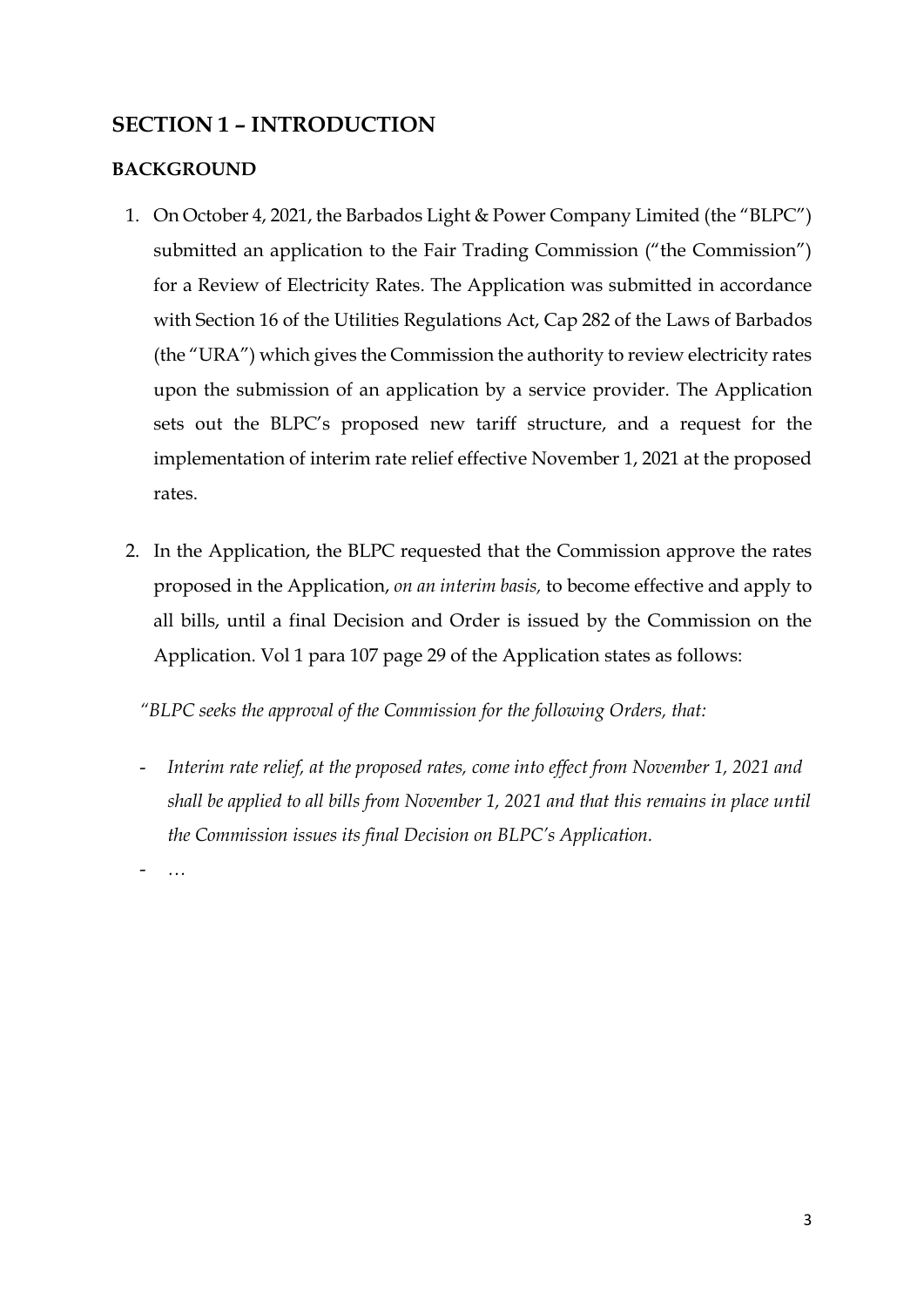# **LEGISLATIVE FRAMEWORK**

- 3. The Commission has the mandate to:
	- a. establish principles for arriving at the rates to be charged,
	- b. set the maximum rates to be charged,
	- c. monitor the rates to ensure compliance, and
	- d. carry out periodic reviews of the rates and principles for setting rates and standards of service.<sup>1</sup>

The FTCA and the URA expressly define rates to include:

- *a) every rate, fare, toll, charge, rental or other compensation of a service provider or renewable energy producer;*
- *b) a rule, practice, measurement, classification or contract of a service provider or renewable energy producer relating to a rate; and*
- *c) a schedule or tariff respecting a rate.*
- 4. The Commission is authorized to set *every* rate of a service provider or renewable energy producer pursuant to the FTCA and the URA.

**.** 

<sup>&</sup>lt;sup>1</sup> Section 3 of the Utilities Regulation Act CAP 282 of the Laws of Barbados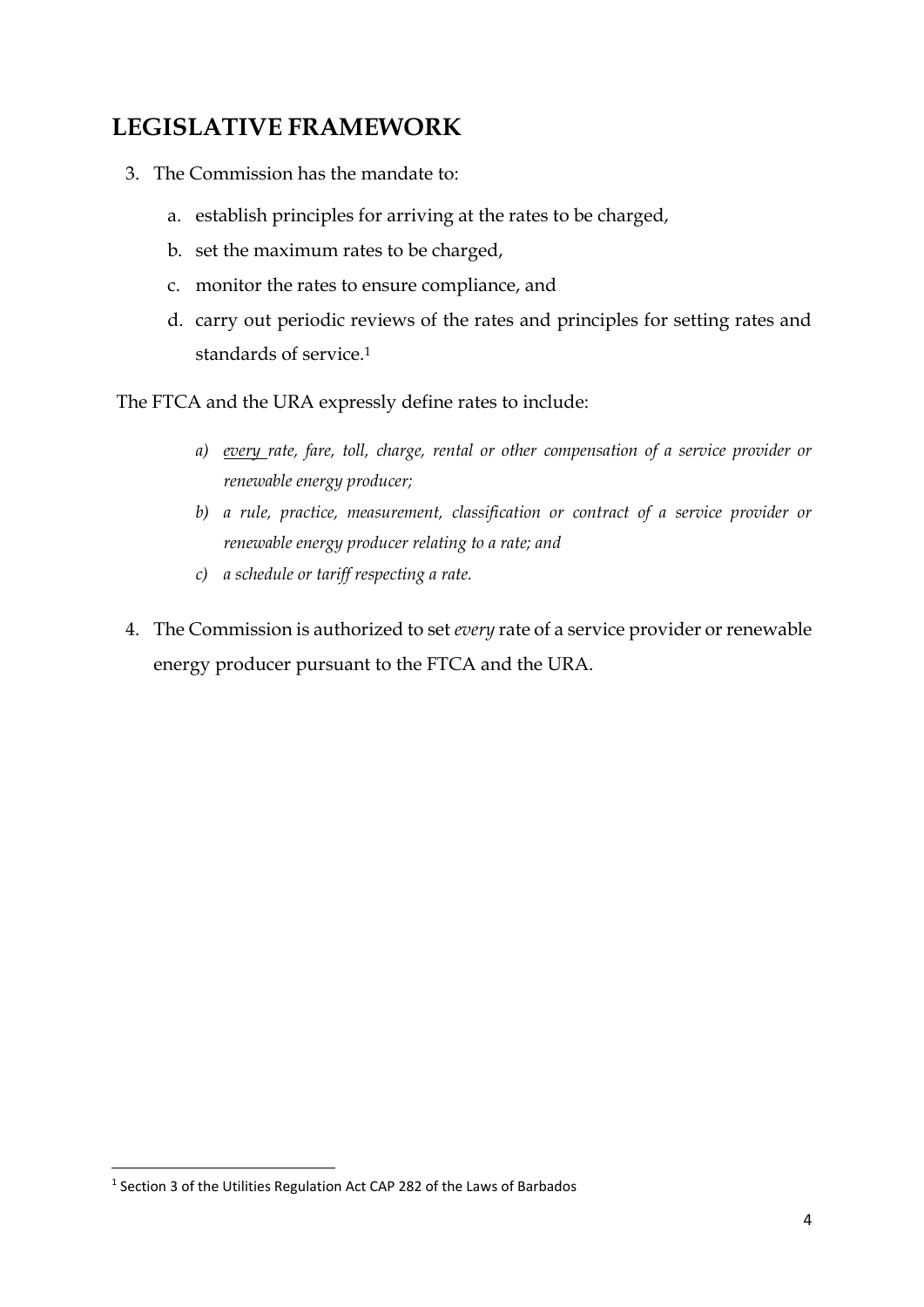#### **CONSULTATION**

- 5. By virtue of Section 4(4) of the Fair Trading Commission Act CAP 326B of the Laws of Barbados (the "FTCA)"), the Commission is mandated to consult with service providers, representatives of consumer interest groups and other parties that have an interest in the matter, when carrying out rate reviews and when setting rates. Consultations afford stakeholders the opportunity to be part of the regulatory process and assist the Commission in making balanced, fair and reasonable decisions.
- 6. The Commission therefore issues this Consultation Paper with the intention of soliciting comments from all stakeholders and parties interested in the BLPC's request for the implementation of interim rates.
- 7. Failure to address all topics in this Consultation Paper will in no way reduce the consideration given to the any response. The Commission encourages the widest possible participation in this consultative process. To expedite the hearing of this matter responses to this consultation paper should be submitted via affidavit where possible.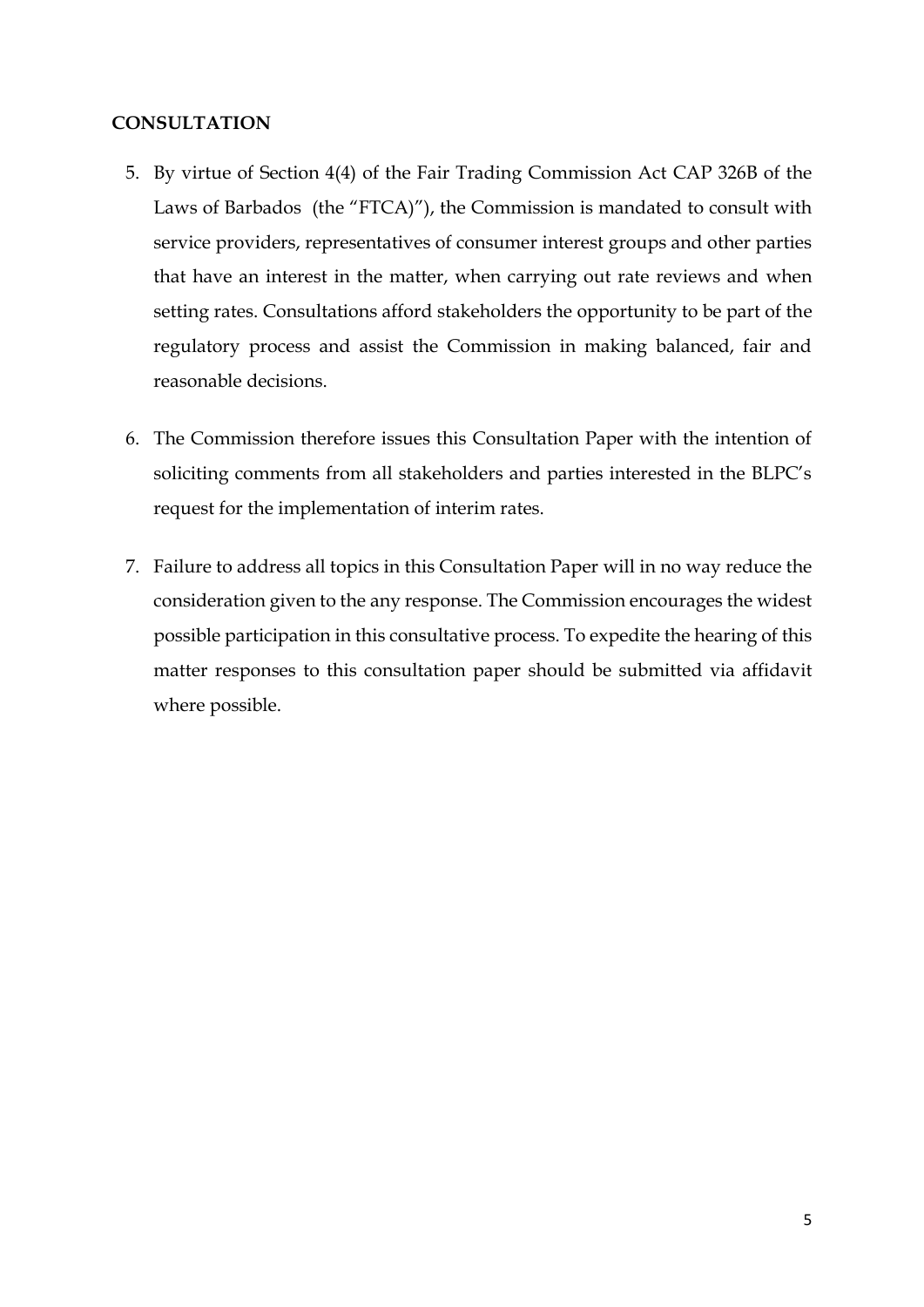### S**ECTION 3 – BLPC'S REQUEST FOR INTERIM RATE RELIEF**

#### *Why set Interim Rates*

- 8. The rationale for setting interim rates is to mitigate the effects of regulatory lag (i.e., the period of time between the submission of an application to review rates and the time when the regulatory body makes a decision on the application) in circumstances where the utility is facing financial distress, thereby impacting its ability to provide service that is safe, adequate, efficient and reasonable. The regulator must be satisfied that interim rate relief would avert financial distress.
- 9. The Commission must consider the well-being of the consumer which includes cost of the tariffs and the quality of service. Providing the quality of service as required under the Standards of Service requires the applicant to be financially viable. The Commission must therefore consider whether increased cost to the consumer through interim rate relief is necessary to maintain quality of service by guaranteeing the financial viability of the utility.

#### *Interim Rates compared to Current Rates*

10. Table 1 below details the requested tariffs, and shows the impact on the consumer if the interim rates are approved. As an indication of that impact, for Domestic Service, the customer charge will increase in the range of 33% to 43%. Base energy charge for that customer category will increase in the range 12% to 25%. Overall, the BLPC in paragraph 115 of the Rate Review Application estimates that the typical bill will increase by 5% to 20% depending on the tariff class in which the customer receives their service.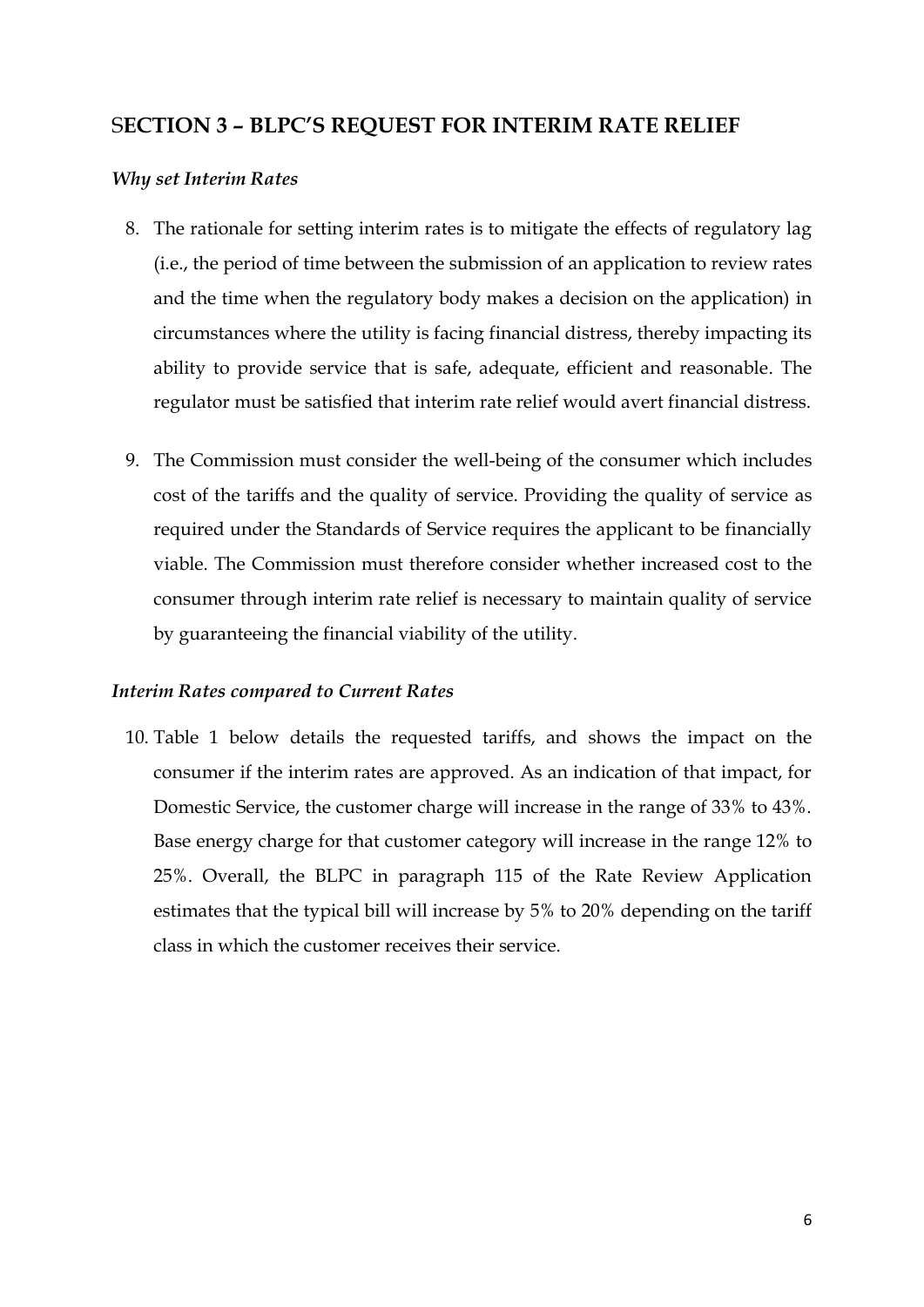| <b>TARIFFS</b>             | <b>COMPONENTS</b>                                 | <b>PARAMETERS</b>           | <b>CURRENT</b><br><b>RATES</b><br>Monthly | <b>PROPOSED</b><br><b>RATES</b><br>Monthly | \$<br><b>CHANGE</b> | $\%$ Incr |
|----------------------------|---------------------------------------------------|-----------------------------|-------------------------------------------|--------------------------------------------|---------------------|-----------|
| Domestic<br><b>Service</b> |                                                   |                             |                                           |                                            |                     |           |
|                            | Customer Charge<br>$(\frac{\sqrt{2}}{2})$ month)  | 0-150kWh                    | \$6.00                                    | \$8.00                                     | \$2.00              | 33%       |
|                            |                                                   | 151-500kWh                  | \$10.00                                   | \$14.00                                    | \$4.00              | 40%       |
|                            |                                                   | Over 500 kWh                | \$14.00                                   | \$20.00                                    | \$6.00              | 43%       |
|                            | Demand<br>Charge<br>$(\frac{1}{8}$ /kVA)          | Not applicable              |                                           | ---------                                  |                     |           |
|                            | <b>Base Energy</b><br>Charge (\$/kWh)             | 0-150 kWh, per<br>kWh       | \$0.150                                   | \$0.168                                    | \$0.02              | 12%       |
|                            |                                                   | Next 350 kWh,<br>per kWh    | \$0.176                                   | \$0.214                                    | \$0.04              | 22%       |
|                            |                                                   | Next 1,000 kWh,<br>per kWh  | \$0.200                                   | \$0.249                                    | \$0.05              | 25%       |
|                            |                                                   | Over 1,500 kWh,<br>per kWh. | \$0.224                                   | \$0.280                                    | \$0.06              | 25%       |
| Employee                   |                                                   |                             |                                           |                                            |                     |           |
|                            | Customer Charge<br>$(\frac{\sqrt{2}}{2})$         | Not applicable              | ---------                                 | ---------                                  |                     |           |
|                            | Demand Charge<br>$(\frac{1}{8}$ /kVA)             | Not applicable              |                                           |                                            |                     |           |
|                            | Energy<br>Base<br>Charge (\$/kWh)                 | 0-150 kWh, per<br>kWh       | \$0.108                                   | \$0.133                                    | \$0.03              | 23%       |
|                            |                                                   | Next 350 kWh,<br>per kWh    | \$0.127                                   | \$0.157                                    | \$0.03              | 24%       |
|                            |                                                   | Next 1,000 kWh,<br>per kWh  | \$0.180                                   | \$0.227                                    | \$0.05              | 26%       |
|                            |                                                   | Over 1,500 kWh,<br>per kWh. | \$0.202                                   | \$0.255                                    | \$0.05              | 26%       |
| General<br><b>Service</b>  |                                                   |                             |                                           |                                            |                     |           |
|                            | Customer Charge<br>$(\frac{4}{2} / \text{month})$ | 0-150kWh                    | \$8.00                                    | \$12.00                                    | \$4.00              | 50%       |
|                            |                                                   | 151-500kWh                  | \$11.00                                   | \$15.00                                    | \$4.00              | 36%       |
|                            |                                                   | Over 500 kWh                | \$14.00                                   | \$24.00                                    | \$10.00             | 71%       |
|                            | Demand<br>Charge<br>$(\frac{1}{8} / kVA)$         | Not applicable              |                                           |                                            |                     |           |
|                            | Base<br>Energy<br>Charge (\$/kWh)                 | 0-100 kWh, per<br>kWh       | \$0.184                                   | \$0.204                                    | \$0.02              | 11%       |

### *Table 1: SUMMARY OF CURRENT & PROPOSED TARIFFS<sup>2</sup>*

 $\overline{a}$ 

<sup>2</sup> Barbados Light and Power Company Limited Application for Review of Electricity Rates Volume 1 Page 37 October 4, 2021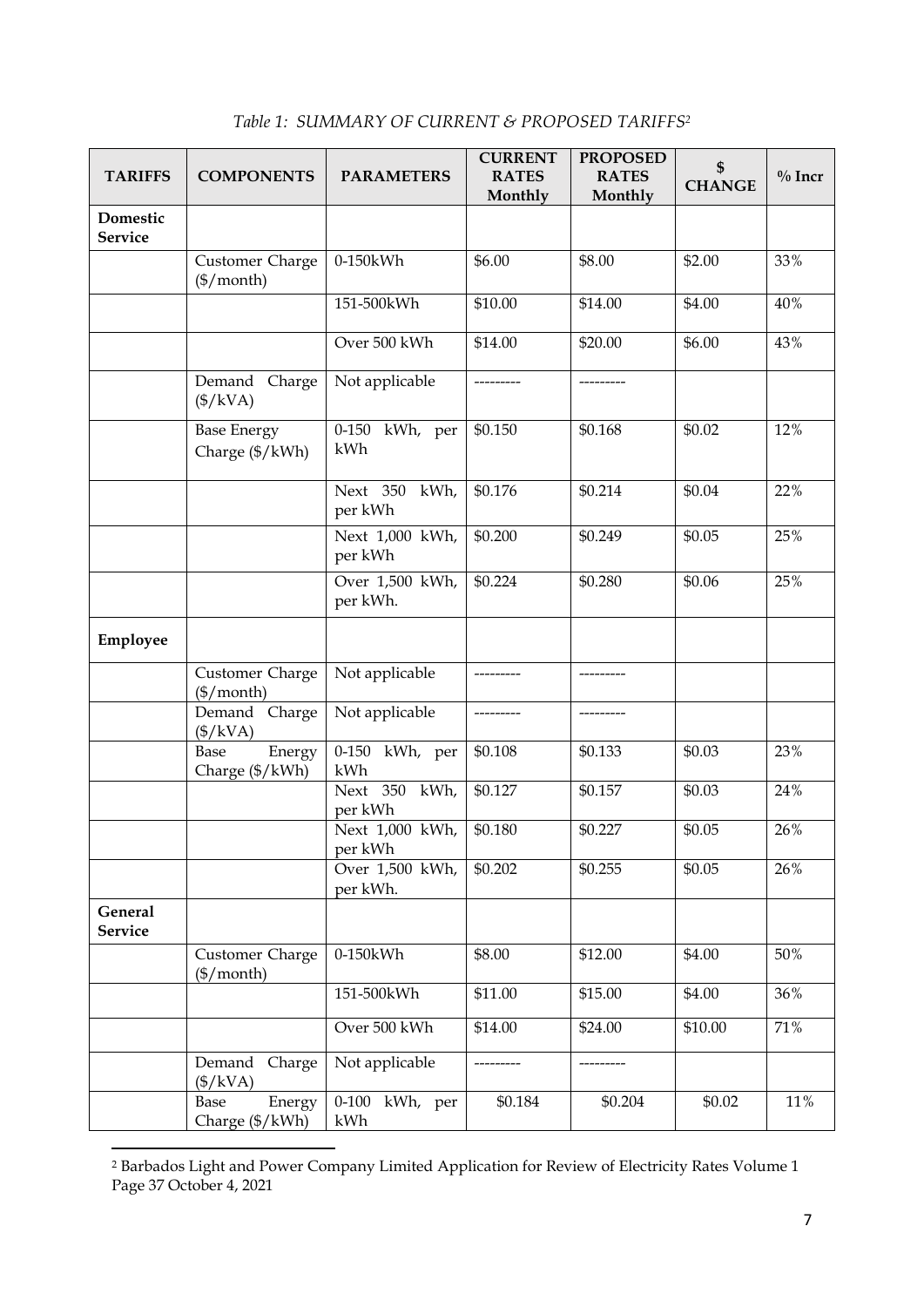| <b>TARIFFS</b>                | <b>COMPONENTS</b>                                    | <b>PARAMETERS</b>           | <b>CURRENT</b><br><b>RATES</b><br>Monthly | <b>PROPOSED</b><br><b>RATES</b><br>Monthly | \$<br><b>CHANGE</b> | $\%$ Incr |
|-------------------------------|------------------------------------------------------|-----------------------------|-------------------------------------------|--------------------------------------------|---------------------|-----------|
|                               |                                                      | kWh,<br>Next 400<br>per kWh | \$0.217                                   | \$0.256                                    | \$0.04              | 18%       |
|                               |                                                      | Next 1,000 kWh,<br>per kWh  | \$0.259                                   | \$0.311                                    | \$0.05              | 20%       |
|                               |                                                      | Over 1,500 kWh,<br>per kWh. | \$0.290                                   | \$0.354                                    | \$0.06              | 22%       |
| Secondary<br>Voltage<br>Power |                                                      |                             |                                           |                                            |                     |           |
|                               | Customer Charge<br>$(\frac{1}{2} / \text{month})$    | Each service                | \$20.00                                   | \$169.00                                   | \$149.00            | 745%      |
|                               | Demand<br>Charge<br>$(\frac{4}{\text{V}}\text{kVA})$ | Per kVA                     | \$24.00                                   | \$28.82                                    | \$4.82              | 20%       |
|                               | Base<br>Energy<br>Charge (\$/kWh)                    | All<br>kWh,<br>per<br>kWh   | \$0.1380                                  | \$0.1380                                   | \$0.00              | $0\%$     |
| Large<br>Power                |                                                      |                             |                                           |                                            |                     |           |
|                               | Customer Charge<br>$(\$/month)$                      | Each service                | \$300.00                                  | \$1,587.00                                 | \$1,287.00          | 429%      |
|                               | Demand<br>Charge<br>$(\frac{4}{\text{V}}\text{kVA})$ | Per kVA                     | \$22.00                                   | \$33.30                                    | \$11.30             | 51%       |
|                               | Base<br>Energy<br>Charge (\$/kWh)                    | All<br>kWh,<br>per<br>kWh   | \$0.1170                                  | \$0.1170                                   | \$0.00              | $0\%$     |

### *BLPC's Justification*

- 11. In the Application, the BLPC provided general context for its request for interim rate relief. The BLPC emphasized that there has been no request for a general rate increase in eleven (11) years, all the while significant capital investments have been made to meet evolving market realities, maintain system reliability and prepare for the planned transition to 100% RE generation by 2030 as set out in the Barbados National Energy Policy3.
- 12. The BLPC contends that despite no increase in base revenue for more than a decade, it has been serving the people of Barbados in an environment of rising costs, while continuing to invest in areas of:
	- Production
	- Distribution

<sup>1</sup> 3 Ibid Volume 1 Section 1 APL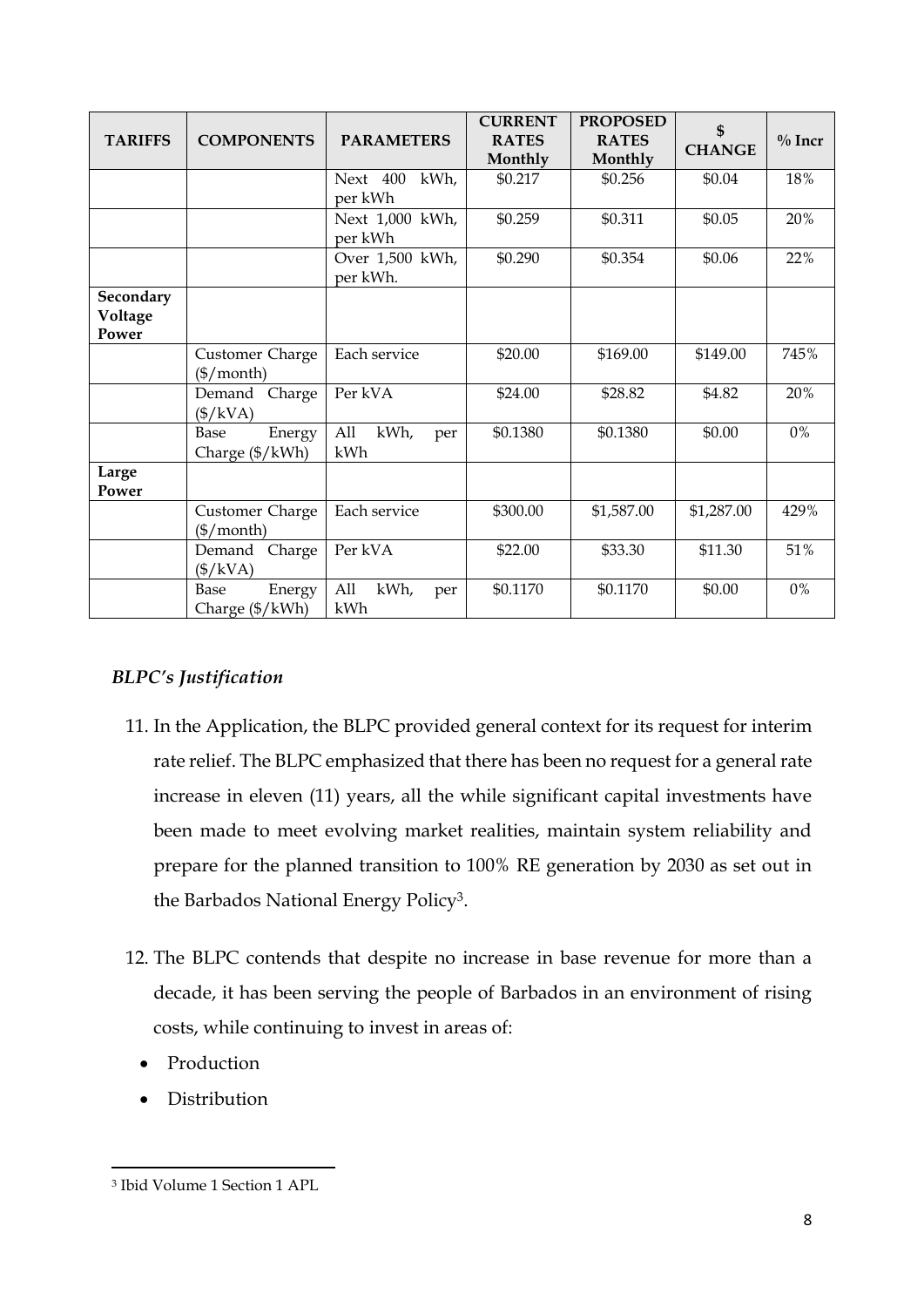- Administration
- Network infrastructure and technology to facilitate the transition to 100% RE, greater reliability and customer satisfaction; and
- Grid modernization technology.
- 13. In the Application, the BLPC contends that its present request, if approved, will see base revenue increased by 11.9%. BLPC also notes that this increase is less than the 38%<sup>4</sup> increase in the rate of inflation, as measured by the Consumer Price Index (CPI), since 2010. In addition, the BLPC affirms its commitment to affordable service especially for the most vulnerable population segments, highlighting that the lowest rates are charged to the 35% of the customer base that uses less than 150 kWh per month. Ostensibly, this class of customer has faced an increase in rates of less than 8% since 1983, while over the same period, CPI has increased 259%5.
- 14. According to the BLPC, the impact of the COVID-19 pandemic, the ash-fall from the La Soufriere volcano in St. Vincent and the Grenadines and the damaging effects of Hurricane Elsa have resulted in economic challenges for some customers<sup>6</sup>. BLPC has been challenged by average sales growth of -0.1% between 2010 to 2019<sup>7</sup>, stating that "the issues above have been exacerbated by flat sales<sup>8"</sup>. The BLPC further states that external challenges have occurred at a time when it requires significant network investment costs to support reliability levels and the renewable energy transition. Moreover, BLPC has experienced a further decline in sales  $(6.1\% \text{ in } 2020)^9$  as a result of COVID-19.
- 15. BLPC is of the view that the flat sales level over the years, along with the external shocks and the need for continued investments, have driven an urgent need for

**.** 

<sup>4</sup> Ibid paragraph 7

<sup>5</sup> Ibid Paragraph 10

<sup>6</sup> Ibid Paragraph 9

<sup>7</sup> Ibid paragraph 11

<sup>8</sup> Ibid Paragraph 11

<sup>9</sup> Ibid Paragraph 11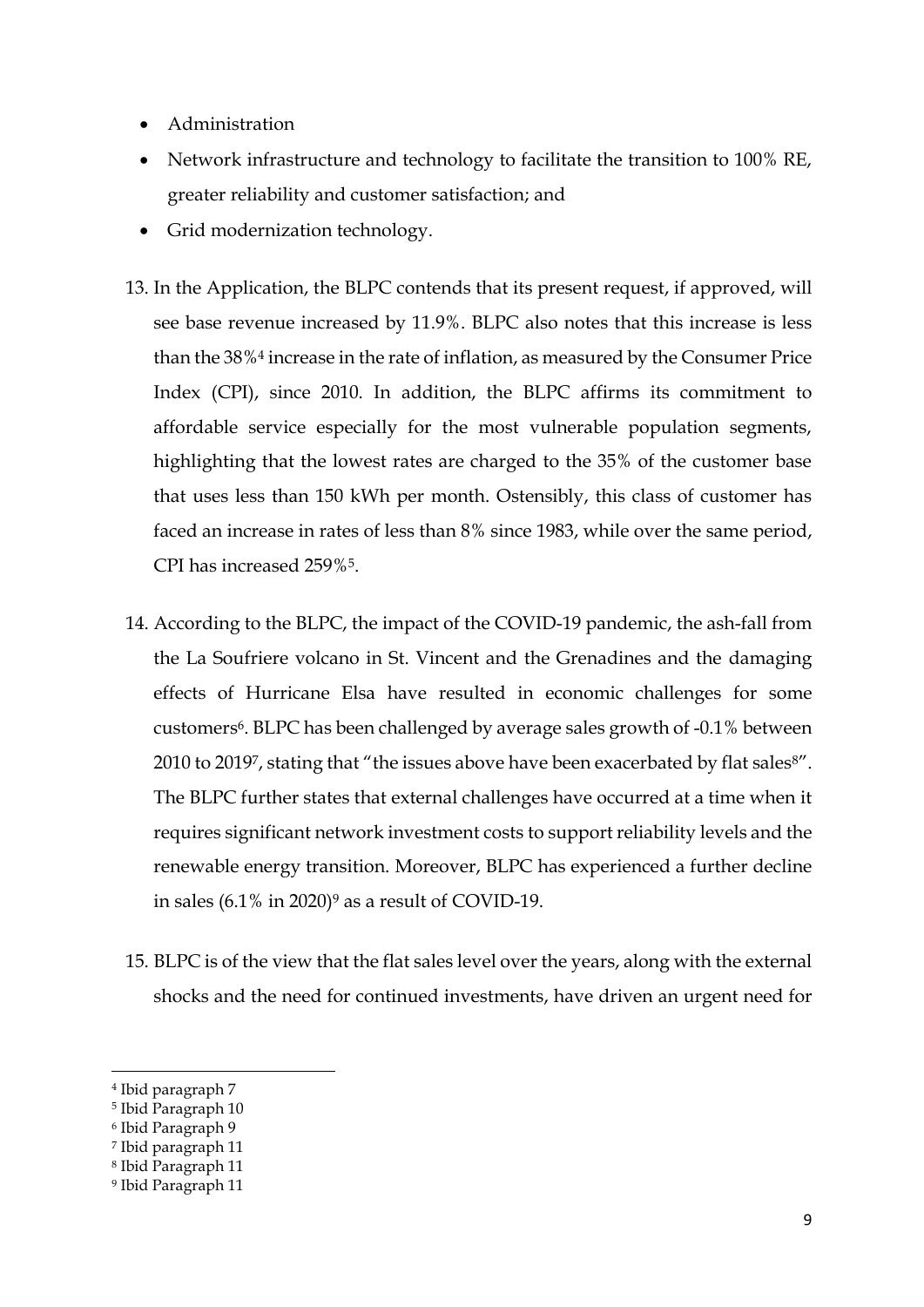increased rates. BLPC noted that this is necessary to manage rising costs while trying to maintain reliability and satisfy its creditors and investors.

- 16. The BLPC contends in the Application that, without interim rate relief, it will:
	- (a) be unable to fund its planned investments to meet customer requirements;
	- (b) not have sufficient resources to attract capital; and
	- (c) be without the financial resources to respond to financial, economic or environmental shock<sup>10</sup>.
- 17. The Commission acknowledges that consumers are concerned about their ability to meet their day to day living expenses. The impact of COVID-19 has resulted in an increase in unemployment and rising cost of living, among other things. Additionally, rising oil prices have resulted in an upwards pressure on electricity bills. This means that further pressure may be put on consumers as they aim to cover their basic expenses. In the absence of the determination of fair and reasonable rates as normally completed, the protection of the consumer becomes priority for the Commission, while taking consideration of the needs of the BLPC. The burden of proof is on the BLPC that it will endure financial distress without the approval of interim rates.
- 18. The implementation of the temporary rates will not give the BLPC any undue advantage over the customer. In the event that interim relief is granted at a level above what is determined as fair and reasonable in the full rate review, the BLPC must refund or reimburse its customers with interest.

<sup>1</sup> <sup>10</sup> Ibid Paragraph 12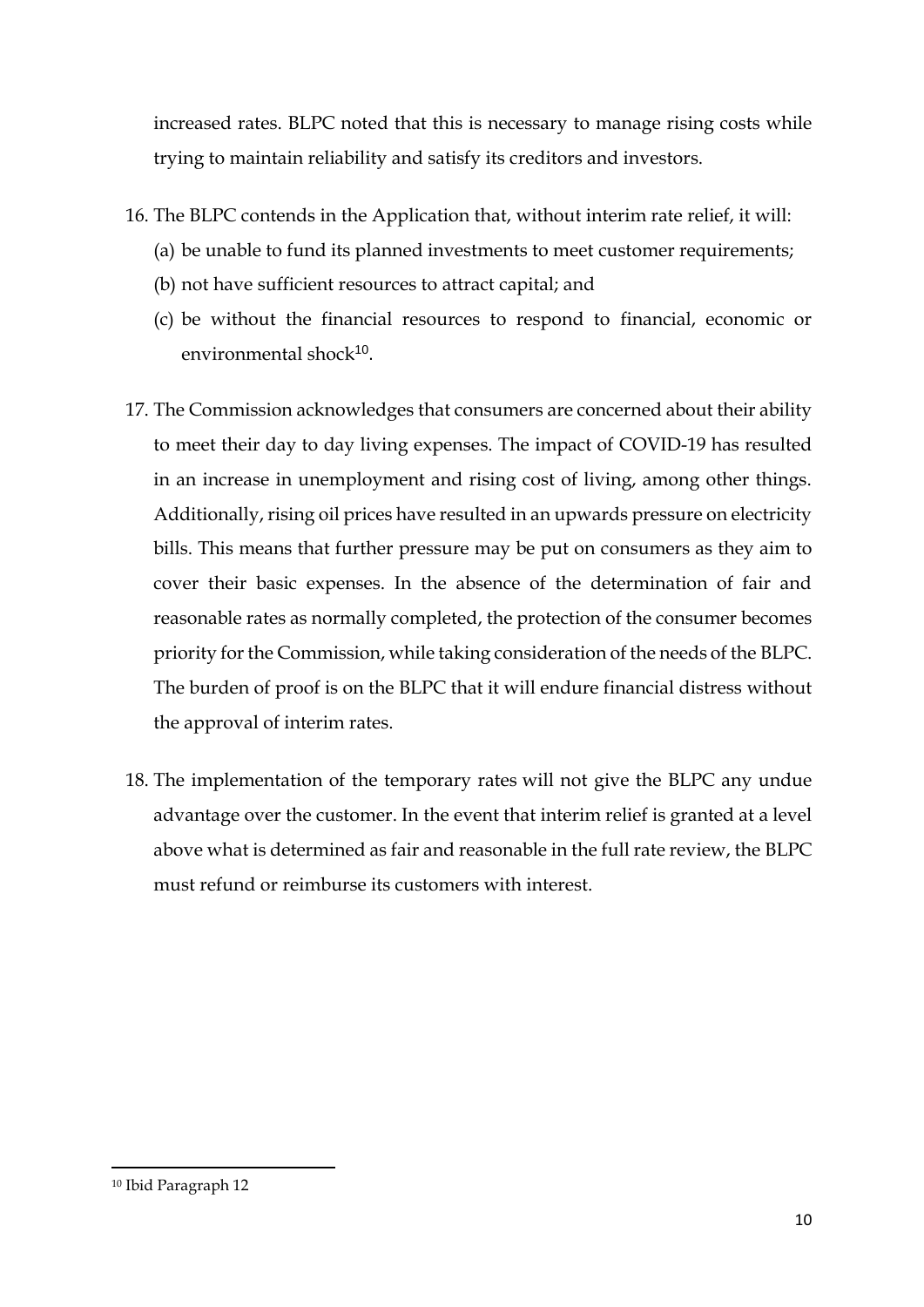# **SECTION 4 - CONSULTATION ISSUE**

19. The Commission requests your comments on the BLPC's request for interim rate relief. Specifically has the Applicant provided sufficient evidence that it would experience financial distress in the absence of a temporary increase in rates over the next 4-6 months?

#### **PROCESS FOR DETERMINATION**

20. The process for the determination of this decision can be summarised as follows:

- a. The issuance of this consultation paper on **April 22, 2022**
- b. Receipt of responses to this paper on or before **May 6, 2022** from members of the public, Intervenors and BLPC on or before **May 6, 2022**.
- c. In addition to responding to this consultation paper, the Applicant is also invited to make further submissions in support of its request for interim relief on or before **May 6, 2022**.
- d. Intervenors approved in the hearing of the application for review of electricity rates by the Applicant are invited to respond to the Applicant by way of submissions and/or interrogatories on or before **May 13, 2022**.
- e. The applicant will be given until **May 20, 2022** to respond to the submissions and interrogatories.
- f. The Commission will dispose of the matter by way of written hearing.
- 21. The Commission will then review and analyse the information, and consider its own research. Following this, the Commission will issue its determination on the request. This process is expected to be completed in six weeks.